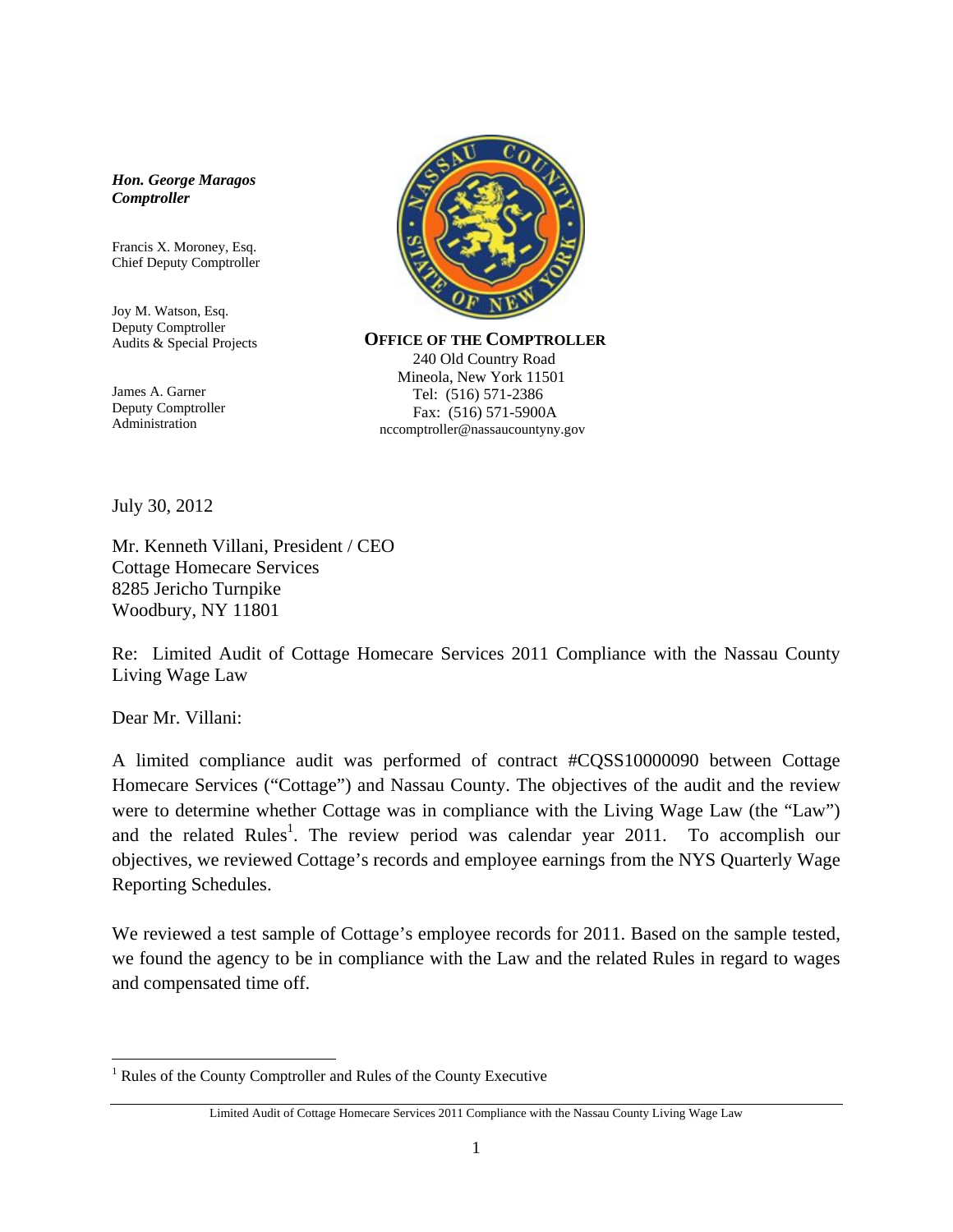## \*\*\*\*\*\*

The matters covered in this report have been discussed with the officials of Cottage Homecare Services during the course of this audit. Cottage Homecare Services was offered, but declined to hold, an Exit Conference. On June 27, 2012 our Office submitted a draft report to Cottage Home Care for comment. On July 12, 2012 Cottage Home Care provided their response which has been included as an Appendix to this final report.

Sincerely,

goy munta

Joy M. Watson Deputy Comptroller Audit and Special Projects

JMW: AS

Limited Audit of Cottage Homecare Services 2011 Compliance with the Nassau County Living Wage Law